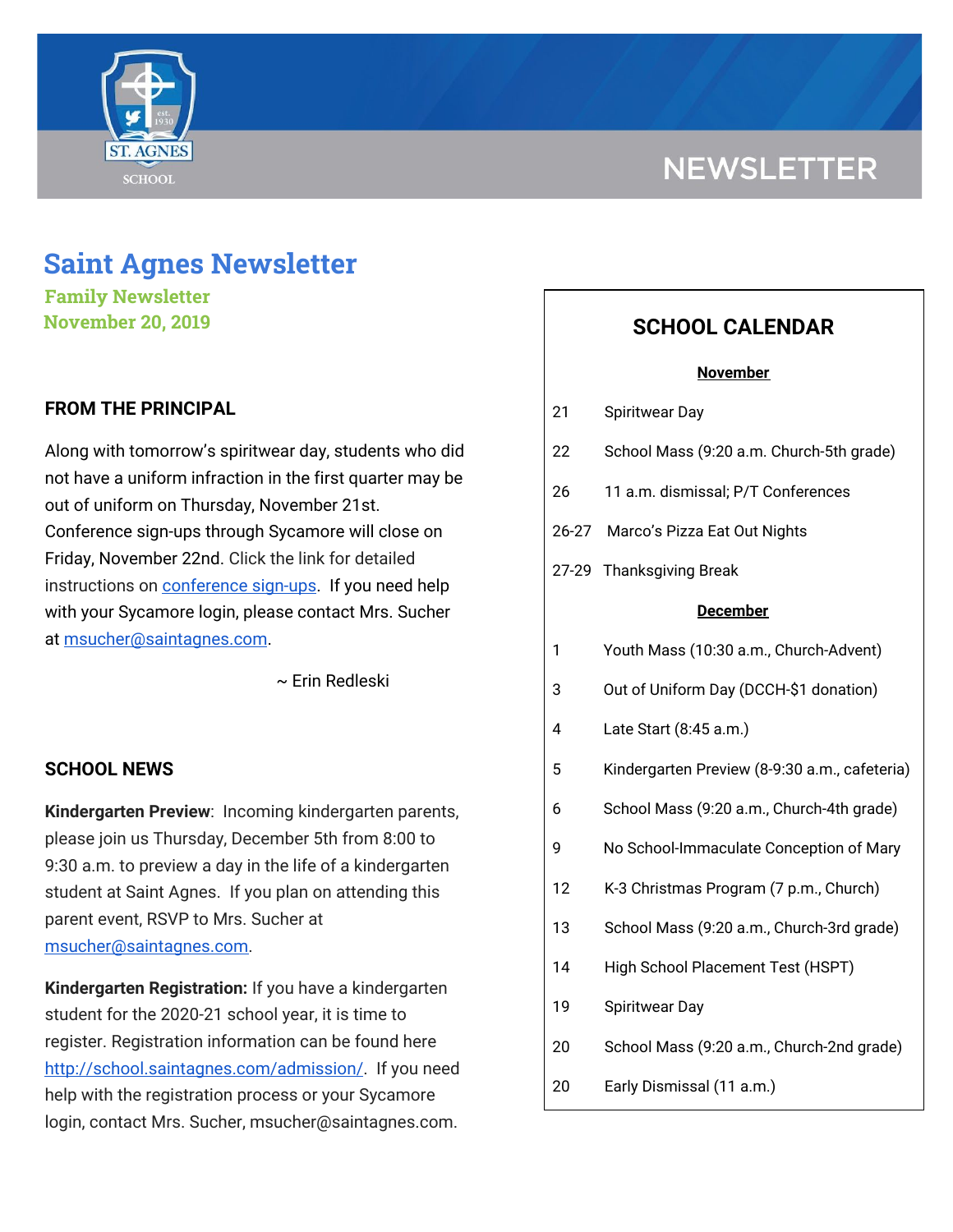**Hip Hop Dance Classes at St. Agnes:** This Studio Dee program is for St. Agnes students ages 5-10 and will take place in the school gym on Tuesdays in January and February. Special student rate. Great Christmas idea! Click [here](https://school.saintagnes.com/wp-content/uploads/2019/11/Studio-Dee-after-school-program.pdf) for full details. Thank you to Studio Dee, one of our corporate sponsors, for setting up this great opportunity!

**Lifetouch/Shutterfly:** Today every student is bringing home a Shutterfly coupon. These coupons were sent to us from Lifetouch as a token of their appreciation since some families had issues with their picture packages.

**Veterans' Week 2019**: Thank you to all that participated in our Veteran's Week. We thank all who have served our country. We raised \$428.85 for the Veterans that visit the Parish Kitchen. Our money will help to buy sleeping bags and other necessities.

**Cafeteria News**: We are hiring a Server/Dishwasher for our Saint Agnes school cafeteria. The hours are Monday thru Friday 10:30am-1:30pm. Contact Jackie Kaiser by email at *jkaiser@covdio.org* or call 859/392-1500. Volunteer help in the cafeteria would be appreciated until we fill this position.

**Volunteer opportunities**: We have lots of opportunities for parents to help out, including APPLE program volunteers, lunch volunteers, playground volunteers, and lunch 'n learn food signups. Below is the link to sign up. <https://signup.com/go/GpYmNi>

## **ATHLETIC BOOSTERS**

**Men's Basketball League:** St. Agnes is starting a men's 30 and over basketball league open to parish members. If you are looking to get some exercise this winter while enjoying the company of fellow parishioners, please come join us. Click on the [attached](https://school.saintagnes.com/wp-content/uploads/2019/11/Mens-League-Flyer-2019-20.pdf) flyer for more information.

## **PTO NEWS**

**Marco's Pizza Night:** Mark your calendar and order pizza on either Tues., Nov. 26 or Wed., Nov. 27. Order from Marco's Pizza in Crescent Springs and be sure to tell them you are from St. Agnes so we get a percentage of the sales. The homeroom with the most pizza orders will get a pizza party!

**Spiritwear**: An online sale through Idlebrook is taking place now through Nov. 24th. Youth and adult spiritwear. Please use the following link to shop: <https://stagnesxmas19.itemorder.com/> Items will arrive the week of Dec 16th and will be sent home with your child, unless otherwise noted. If you would like your items held at the school office for pick because they are gifts, please send Stephanie Lonnemann [kenning.stephanie@gmail.com](mailto:kenning.stephanie@gmail.com) an email. Stephanie will email you when they are ready for pick up. Thank you for all your support.

#### **Mission Statement of Saint Agnes School**

Saint Agnes School exists to provide excellence in Catholic education while inspiring and empowering our students to live the Gospel message of Jesus Christ. As compassionate and faithful Christians, we continue to pursue our spiritual journey, achieve our highest academic potential, and be stewards of the Catholic faith to others.